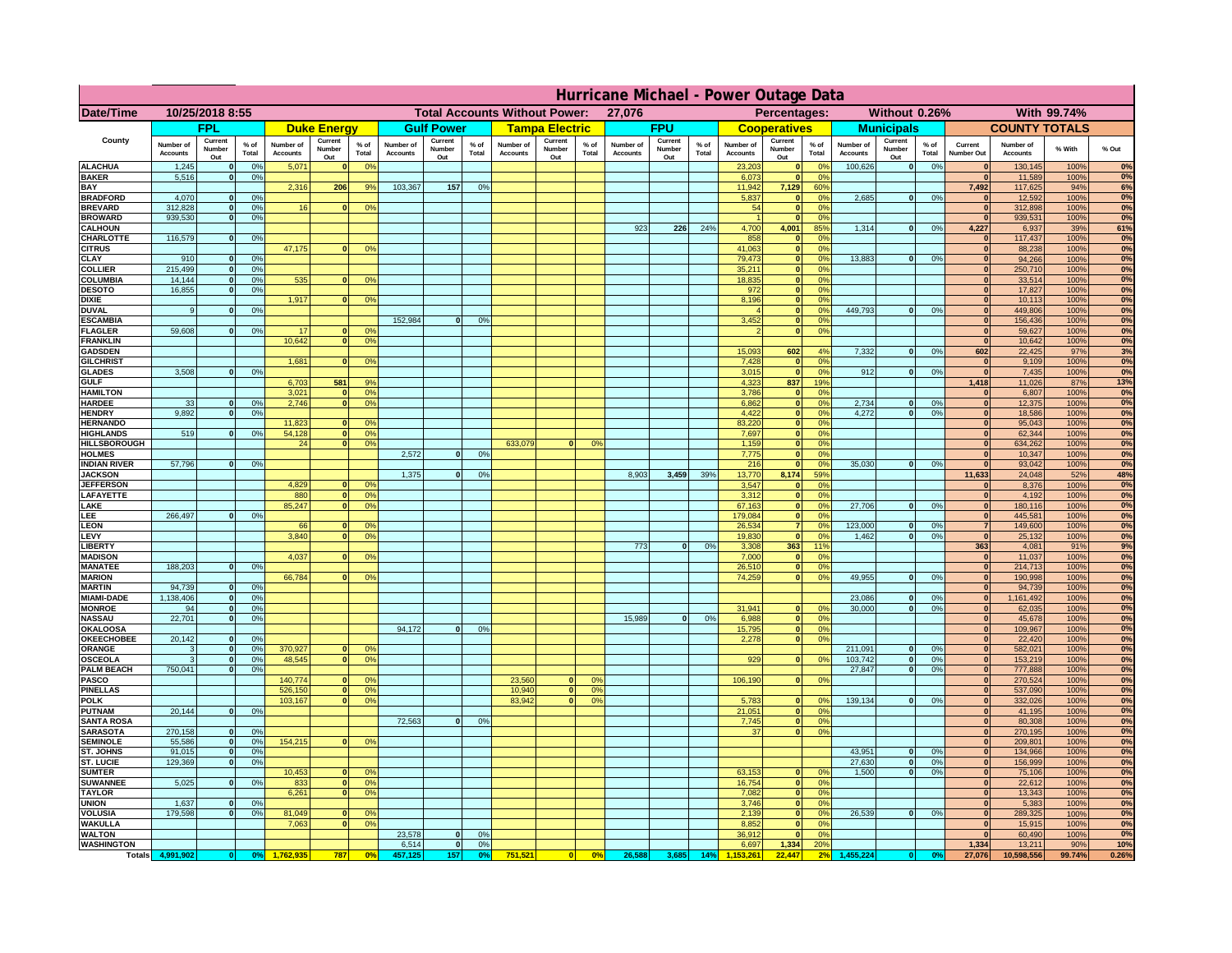# 10/25/2018 8:56 AM Hurricane Michael

| <b>Power Provider</b>                   | County              | <b>Number of Customers</b> | <b>Current Number Out</b> | <b>Outage Percentage</b> | <b>Estimated Restore Time</b> |
|-----------------------------------------|---------------------|----------------------------|---------------------------|--------------------------|-------------------------------|
| West Florida Electric Cooperative, Inc. | <b>JACKSON</b>      | 13,723                     | 8,127                     | 59.22%                   | >5 days                       |
| Gulf Coast Electric Cooperative, Inc.   | BAY                 | 11,942                     | 7,129                     | 59.70%                   | >5 days                       |
| Florida Public Utilities Corporation    | <b>JACKSON</b>      | 8,903                      | 3,459                     | 38.85%                   | >5 days                       |
| West Florida Electric Cooperative, Inc. | CALHOUN             | 2,852                      | 2,312                     | 81.07%                   | >5 days                       |
| Gulf Coast Electric Cooperative, Inc.   | <b>CALHOUN</b>      | 1,848                      | 1,689                     | 91.40%                   | >5 days                       |
| West Florida Electric Cooperative, Inc. | WASHINGTON          | 4,260                      | 1,225                     | 28.76%                   | >5 days                       |
| Gulf Coast Electric Cooperative, Inc.   | <b>GULF</b>         | 4,323                      | 837                       | 19.36%                   | >5 days                       |
|                                         |                     |                            |                           |                          |                               |
| Talquin Electric Cooperative, Inc.      | GADSDEN             | 15,093                     | 602                       | 3.99%                    | 72                            |
| Duke Energy                             | <b>GULF</b>         | 6,703                      | 581                       | 8.67%                    | TBD                           |
| Talquin Electric Cooperative, Inc.      | LIBERTY             | 3,308                      | 363                       | 10.97%                   | >5 days                       |
| Florida Public Utilities Corporation    | <b>CALHOUN</b>      | 923                        | 226                       | 24.49%                   | >5 days                       |
| Duke Energy                             | BAY                 | 2,316                      | 206                       | 8.89%                    | <b>TBD</b>                    |
| <b>Gulf Power Company</b>               | BAY                 | 103,367                    | 157                       | 0.15%                    | $24$                          |
| Gulf Coast Electric Cooperative, Inc.   | WASHINGTON          | 2,437                      | 109                       | 4.47%                    | >5 days                       |
| Gulf Coast Electric Cooperative, Inc.   | <b>JACKSON</b>      | 47                         | 47                        | 100.00%                  | >5 days                       |
| Talquin Electric Cooperative, Inc.      | LEON                | 26,534                     | $\overline{7}$            | 0.03%                    | 48                            |
| Central Florida Electric Cooperative    | <b>ALACHUA</b>      | 875                        | $\mathbf 0$               | 0.00%                    | <b>TBD</b>                    |
| Central Florida Electric Cooperative    | <b>DIXIE</b>        | 7,595                      | 0                         | 0.00%                    | TBD                           |
| Central Florida Electric Cooperative    | <b>GILCHRIST</b>    | 7,424                      | $\mathbf 0$               | 0.00%                    | Restored                      |
| Central Florida Electric Cooperative    | LAFAYETTE           | 9                          | $\mathbf 0$               | 0.00%                    | TBD                           |
|                                         |                     |                            | $\mathbf 0$               |                          |                               |
| Central Florida Electric Cooperative    | LEVY                | 17,513                     |                           | 0.00%                    | Restored                      |
| Central Florida Electric Cooperative    | <b>MARION</b>       | 9                          | $\pmb{0}$                 | 0.00%                    | TBD                           |
| Chattahoochee Electric                  | <b>GADSDEN</b>      | 1,173                      | $\mathbf 0$               | 0.00%                    | Restored                      |
| Choctawhatchee Electric Cooperative     | <b>HOLMES</b>       | 293                        | $\mathbf 0$               | 0.00%                    | Restored                      |
| Choctawhatchee Electric Cooperative     | <b>OKALOOSA</b>     | 15,795                     | $\mathbf 0$               | 0.00%                    | Restored                      |
| Choctawhatchee Electric Cooperative     | SANTA ROSA          | 201                        | $\pmb{0}$                 | 0.00%                    | Restored                      |
| Choctawhatchee Electric Cooperative     | <b>WALTON</b>       | 36,812                     | $\mathbf 0$               | 0.00%                    | Restored                      |
| City of Alachua                         | <b>ALACHUA</b>      | 4,426                      | $\mathbf 0$               | 0.00%                    | TBD                           |
| City of Bartow                          | <b>POLK</b>         | 11,790                     | $\mathbf 0$               | 0.00%                    | TBD                           |
| City of Blountstown                     | CALHOUN             | 1,314                      | $\pmb{0}$                 | 0.00%                    | Restored                      |
| City of Bushnell                        | <b>SUMTER</b>       | 1,500                      | $\mathbf 0$               | 0.00%                    | <b>TBD</b>                    |
| City of Clewiston                       | <b>HENDRY</b>       | 4,272                      | $\mathbf 0$               | 0.00%                    | <b>TBD</b>                    |
|                                         | <b>POLK</b>         |                            | $\mathbf{0}$              | 0.00%                    | <b>TBD</b>                    |
| City of Fort Meade                      |                     | 2,379                      |                           |                          |                               |
| City of Havana                          | GADSDEN             | 1,391                      | $\mathbf 0$               | 0.00%                    | Restored                      |
| City of Leesburg                        | LAKE                | 22,000                     | $\mathbf 0$               | 0.00%                    | TBD                           |
| City of Moore Haven                     | <b>GLADES</b>       | 912                        | $\mathbf 0$               | 0.00%                    | TBD                           |
| City of Mount Dora                      | LAKE                | 5,706                      | $\mathbf 0$               | 0.00%                    | <b>TBD</b>                    |
| City of Newberry                        | <b>ALACHUA</b>      | 1,727                      | $\pmb{0}$                 | 0.00%                    | TBD                           |
| City of Quincy                          | <b>GADSDEN</b>      | 4,768                      | $\mathbf 0$               | 0.00%                    | Restored                      |
| City of Starke                          | <b>BRADFORD</b>     | 2,685                      | $\mathbf 0$               | 0.00%                    | TBD                           |
| City of Tallahassee                     | LEON                | 123,000                    | $\mathbf 0$               | 0.00%                    | Restored                      |
| City of Vero Beach                      | <b>INDIAN RIVER</b> | 35,030                     | 0                         | 0.00%                    | <b>TBD</b>                    |
| City of Wauchula                        | HARDEE              | 2,734                      | $\mathbf 0$               | 0.00%                    | TBD                           |
| City of Williston                       | LEVY                | 1,462                      | 0                         | 0.00%                    | <b>TBD</b>                    |
| City of Winter Park                     | ORANGE              | 13,941                     | $\mathbf{0}$              | 0.00%                    | <b>TBD</b>                    |
| Clay Electric Cooperative               | <b>ALACHUA</b>      | 22,328                     | 0                         | 0.00%                    | <b>TBD</b>                    |
| Clay Electric Cooperative               | <b>BAKER</b>        | 2,476                      | $\pmb{0}$                 | 0.00%                    | <b>TBD</b>                    |
|                                         |                     |                            | 0                         |                          |                               |
| Clay Electric Cooperative               | <b>BRADFORD</b>     | 5,837                      |                           | 0.00%                    | <b>TBD</b>                    |
| Clay Electric Cooperative               | <b>CLAY</b>         | 79,473                     | $\pmb{0}$                 | 0.00%                    | TBD                           |
| Clay Electric Cooperative               | COLUMBIA            | 16,922                     | $\pmb{0}$                 | 0.00%                    | <b>TBD</b>                    |
| Clay Electric Cooperative               | <b>DUVAL</b>        | $\overline{4}$             | $\pmb{0}$                 | 0.00%                    | TBD                           |
| Clay Electric Cooperative               | <b>FLAGLER</b>      | $\overline{2}$             | 0                         | 0.00%                    | <b>TBD</b>                    |
| Clay Electric Cooperative               | <b>GILCHRIST</b>    | $\overline{4}$             | $\pmb{0}$                 | 0.00%                    | TBD                           |
| Clay Electric Cooperative               | LAKE                | 2,239                      | $\pmb{0}$                 | 0.00%                    | TBD                           |
| Clay Electric Cooperative               | LEVY                | 712                        | $\pmb{0}$                 | 0.00%                    | <b>TBD</b>                    |
| Clay Electric Cooperative               | <b>MARION</b>       | 16,301                     | 0                         | 0.00%                    | <b>TBD</b>                    |
| Clay Electric Cooperative               | PUTNAM              | 21,051                     | $\pmb{0}$                 | 0.00%                    | TBD                           |
| Clay Electric Cooperative               | SUWANNEE            | 5                          | 0                         | 0.00%                    | <b>TBD</b>                    |
| Clay Electric Cooperative               | <b>UNION</b>        | 3,746                      | $\pmb{0}$                 | 0.00%                    | TBD                           |
| Clay Electric Cooperative               | VOLUSIA             | 2,139                      | 0                         | 0.00%                    | TBD                           |
|                                         |                     |                            | $\pmb{0}$                 | 0.00%                    |                               |
| Duke Energy                             | <b>ALACHUA</b>      | 5,071                      |                           |                          | Restored                      |
| Duke Energy                             | <b>BREVARD</b>      | 16                         | $\pmb{0}$                 | 0.00%                    | Restored                      |
| Duke Energy                             | <b>CITRUS</b>       | 47,175                     | $\pmb{0}$                 | 0.00%                    | Restored                      |
| Duke Energy                             | COLUMBIA            | 535                        | 0                         | 0.00%                    | Restored                      |
| <b>Duke Energy</b>                      | <b>DIXIE</b>        | 1,917                      | $\pmb{0}$                 | 0.00%                    | Restored                      |
| Duke Energy                             | <b>FLAGLER</b>      | 17                         | $\pmb{0}$                 | 0.00%                    | Restored                      |
| <b>Duke Energy</b>                      | <b>FRANKLIN</b>     | 10,642                     | $\pmb{0}$                 | 0.00%                    | Restored                      |
| Duke Energy                             | <b>GILCHRIST</b>    | 1,681                      | 0                         | 0.00%                    | Restored                      |
| Duke Energy                             | <b>HAMILTON</b>     | 3,021                      | $\pmb{0}$                 | 0.00%                    | Restored                      |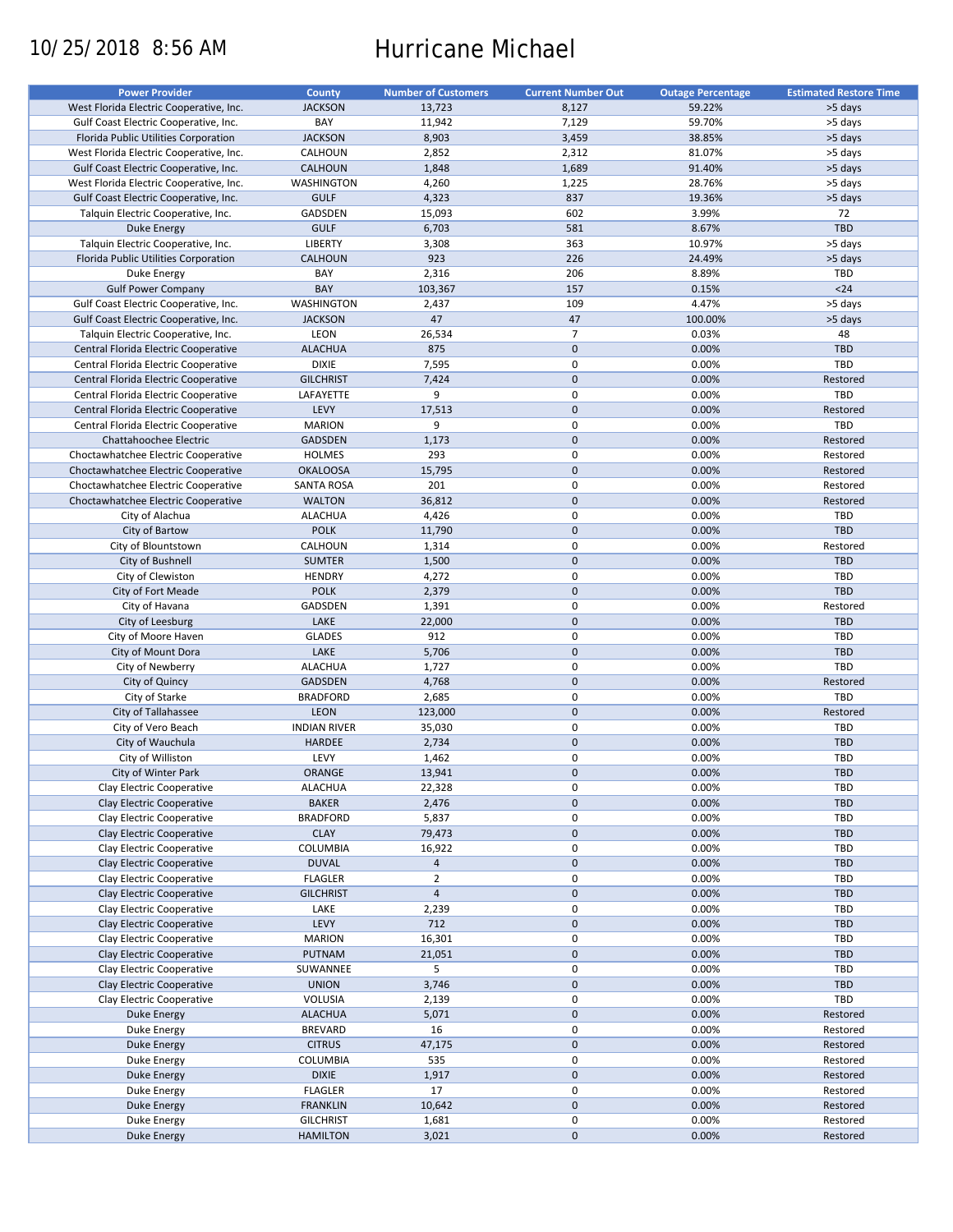### 10/25/2018 8:56 AM Hurricane Michael

| Duke Energy                                        | HARDEE              | 2,746          | $\mathsf 0$      | 0.00% | Restored   |
|----------------------------------------------------|---------------------|----------------|------------------|-------|------------|
| Duke Energy                                        | <b>HERNANDO</b>     | 11,823         | $\mathbf 0$      | 0.00% | Restored   |
| Duke Energy                                        | <b>HIGHLANDS</b>    | 54,128         | $\mathsf 0$      | 0.00% | Restored   |
| <b>Duke Energy</b>                                 | HILLSBOROUGH        | 24             | $\pmb{0}$        | 0.00% | Restored   |
|                                                    |                     | 4,829          | $\mathsf 0$      | 0.00% |            |
| Duke Energy                                        | <b>JEFFERSON</b>    |                |                  |       | Restored   |
| Duke Energy                                        | LAFAYETTE           | 880            | $\mathbf 0$      | 0.00% | Restored   |
| Duke Energy                                        | LAKE                | 85,247         | $\pmb{0}$        | 0.00% | Restored   |
| Duke Energy                                        | LEON                | 66             | $\mathbf 0$      | 0.00% | Restored   |
| Duke Energy                                        | LEVY                | 3,840          | $\pmb{0}$        | 0.00% | Restored   |
|                                                    |                     |                | $\mathbf 0$      |       |            |
| Duke Energy                                        | <b>MADISON</b>      | 4,037          |                  | 0.00% | Restored   |
| Duke Energy                                        | <b>MARION</b>       | 66,784         | $\mathsf 0$      | 0.00% | Restored   |
| <b>Duke Energy</b>                                 | ORANGE              | 370,927        | $\pmb{0}$        | 0.00% | Restored   |
| Duke Energy                                        | <b>OSCEOLA</b>      | 48,545         | $\mathsf 0$      | 0.00% | Restored   |
| Duke Energy                                        | PASCO               | 140,774        | $\mathbf 0$      | 0.00% | Restored   |
|                                                    |                     |                |                  |       |            |
| Duke Energy                                        | PINELLAS            | 526,150        | $\mathsf 0$      | 0.00% | Restored   |
| Duke Energy                                        | <b>POLK</b>         | 103,167        | $\mathbf 0$      | 0.00% | Restored   |
| Duke Energy                                        | SEMINOLE            | 154,215        | $\pmb{0}$        | 0.00% | Restored   |
| Duke Energy                                        | <b>SUMTER</b>       | 10,453         | $\pmb{0}$        | 0.00% | Restored   |
| Duke Energy                                        | SUWANNEE            | 833            | $\mathsf 0$      | 0.00% | Restored   |
|                                                    |                     |                |                  |       |            |
| Duke Energy                                        | <b>TAYLOR</b>       | 6,261          | $\mathbf 0$      | 0.00% | Restored   |
| Duke Energy                                        | VOLUSIA             | 81,049         | $\mathsf 0$      | 0.00% | Restored   |
| Duke Energy                                        | <b>WAKULLA</b>      | 7,063          | $\mathbf 0$      | 0.00% | Restored   |
| Escambia River Electric Cooperative, Inc.          | <b>ESCAMBIA</b>     | 3,452          | $\mathsf 0$      | 0.00% | TBD        |
| Escambia River Electric Cooperative, Inc.          | <b>SANTA ROSA</b>   | 7,544          | $\mathbf 0$      | 0.00% | TBD        |
|                                                    |                     |                |                  |       |            |
| Florida Keys Electric Cooperative                  | <b>MONROE</b>       | 31,941         | 0                | 0.00% | TBD        |
| Florida Power and Light Company                    | <b>ALACHUA</b>      | 1,245          | $\pmb{0}$        | 0.00% | <b>TBD</b> |
| Florida Power and Light Company                    | <b>BAKER</b>        | 5,516          | 0                | 0.00% | TBD        |
| Florida Power and Light Company                    | <b>BRADFORD</b>     | 4,070          | $\mathbf 0$      | 0.00% | TBD        |
| Florida Power and Light Company                    | <b>BREVARD</b>      | 312,828        | $\mathsf 0$      | 0.00% | TBD        |
|                                                    |                     |                |                  |       |            |
| Florida Power and Light Company                    | <b>BROWARD</b>      | 939,530        | $\mathbf 0$      | 0.00% | TBD        |
| Florida Power and Light Company                    | CHARLOTTE           | 116,579        | $\mathbf 0$      | 0.00% | <b>TBD</b> |
| Florida Power and Light Company                    | <b>CLAY</b>         | 910            | $\mathbf 0$      | 0.00% | TBD        |
| Florida Power and Light Company                    | <b>COLLIER</b>      | 215,499        | $\mathsf 0$      | 0.00% | TBD        |
| Florida Power and Light Company                    | <b>COLUMBIA</b>     | 14,144         | $\mathbf 0$      | 0.00% | <b>TBD</b> |
|                                                    |                     |                |                  |       |            |
| Florida Power and Light Company                    | <b>DESOTO</b>       | 16,855         | $\mathsf 0$      | 0.00% | <b>TBD</b> |
| Florida Power and Light Company                    | <b>DUVAL</b>        | 9              | $\mathbf 0$      | 0.00% | <b>TBD</b> |
| Florida Power and Light Company                    | <b>FLAGLER</b>      | 59,608         | $\mathsf 0$      | 0.00% | <b>TBD</b> |
| Florida Power and Light Company                    | <b>GLADES</b>       | 3,508          | $\mathbf 0$      | 0.00% | TBD        |
| Florida Power and Light Company                    | HARDEE              | 33             | $\mathsf 0$      | 0.00% | TBD        |
|                                                    |                     |                |                  |       |            |
| Florida Power and Light Company                    | <b>HENDRY</b>       | 9,892          | $\mathbf 0$      | 0.00% | TBD        |
| Florida Power and Light Company                    | <b>HIGHLANDS</b>    | 519            | $\mathsf 0$      | 0.00% | TBD        |
| Florida Power and Light Company                    | <b>INDIAN RIVER</b> | 57,796         | $\pmb{0}$        | 0.00% | TBD        |
| Florida Power and Light Company                    | LEE                 | 266,497        | 0                | 0.00% | TBD        |
| Florida Power and Light Company                    | MANATEE             | 188,203        | $\mathbf 0$      | 0.00% | <b>TBD</b> |
|                                                    |                     |                |                  |       |            |
| Florida Power and Light Company                    | <b>MARTIN</b>       | 94,739         | $\pmb{0}$        | 0.00% | TBD        |
| Florida Power and Light Company                    | MIAMI-DADE          | 1,138,406      | $\mathbf{0}$     | 0.00% | <b>TBD</b> |
| Florida Power and Light Company                    | <b>MONROE</b>       | 94             | $\mathsf 0$      | 0.00% | TBD        |
| Florida Power and Light Company                    | NASSAU              | 22,701         | $\mathbf 0$      | 0.00% | <b>TBD</b> |
|                                                    |                     |                |                  |       |            |
| Florida Power and Light Company                    | OKEECHOBEE          | 20,142         | 0                | 0.00% | TBD        |
| Florida Power and Light Company                    | ORANGE              | $\overline{3}$ | $\mathbf 0$      | 0.00% | <b>TBD</b> |
| Florida Power and Light Company                    | <b>OSCEOLA</b>      | 3              | 0                | 0.00% | TBD        |
| Florida Power and Light Company                    | PALM BEACH          | 750,041        | $\mathbf 0$      | 0.00% | TBD        |
| Florida Power and Light Company                    | PUTNAM              | 20,144         | $\mathsf 0$      | 0.00% | <b>TBD</b> |
| Florida Power and Light Company                    | SARASOTA            | 270,158        | $\boldsymbol{0}$ | 0.00% | TBD        |
|                                                    |                     |                |                  |       |            |
| Florida Power and Light Company                    | SEMINOLE            | 55,586         | $\mathsf 0$      | 0.00% | TBD        |
| Florida Power and Light Company                    | ST. JOHNS           | 91,015         | $\mathbf 0$      | 0.00% | TBD        |
| Florida Power and Light Company                    | ST. LUCIE           | 129,369        | $\mathsf 0$      | 0.00% | TBD        |
| Florida Power and Light Company                    | SUWANNEE            | 5,025          | $\mathbf 0$      | 0.00% | <b>TBD</b> |
| Florida Power and Light Company                    | <b>UNION</b>        |                | $\pmb{0}$        | 0.00% | TBD        |
|                                                    |                     | 1,637          |                  |       |            |
| Florida Power and Light Company                    | <b>VOLUSIA</b>      | 179,598        | $\mathbf 0$      | 0.00% | TBD        |
| Florida Public Utilities Corporation               | LIBERTY             | 773            | $\mathsf 0$      | 0.00% | >5 days    |
| Florida Public Utilities Corporation               | <b>NASSAU</b>       | 15,989         | $\boldsymbol{0}$ | 0.00% | Restored   |
| Fort Pierce Utilities Authority                    | ST. LUCIE           | 27,630         | $\pmb{0}$        | 0.00% | TBD        |
|                                                    |                     |                |                  |       |            |
| Gainesville (Gainesville Regional Utilities - GRU) | <b>ALACHUA</b>      | 94,473         | $\mathbf 0$      | 0.00% | TBD        |
| Glades Electric Cooperative, Inc.                  | <b>GLADES</b>       | 3,015          | $\mathsf 0$      | 0.00% | TBD        |
| Glades Electric Cooperative, Inc.                  | <b>HARDEE</b>       | $\mathbf 0$    | $\pmb{0}$        |       | TBD        |
| Glades Electric Cooperative, Inc.                  | <b>HENDRY</b>       | 3,530          | 0                | 0.00% | TBD        |
| Glades Electric Cooperative, Inc.                  | <b>HIGHLANDS</b>    | 7,321          | $\mathbf 0$      | 0.00% | TBD        |
|                                                    |                     |                |                  |       |            |
| Glades Electric Cooperative, Inc.                  | OKEECHOBEE          | 2,278          | $\mathbf 0$      | 0.00% | TBD        |
| Green Cove Springs Electric                        | <b>CLAY</b>         | 3,889          | $\pmb{0}$        | 0.00% | TBD        |